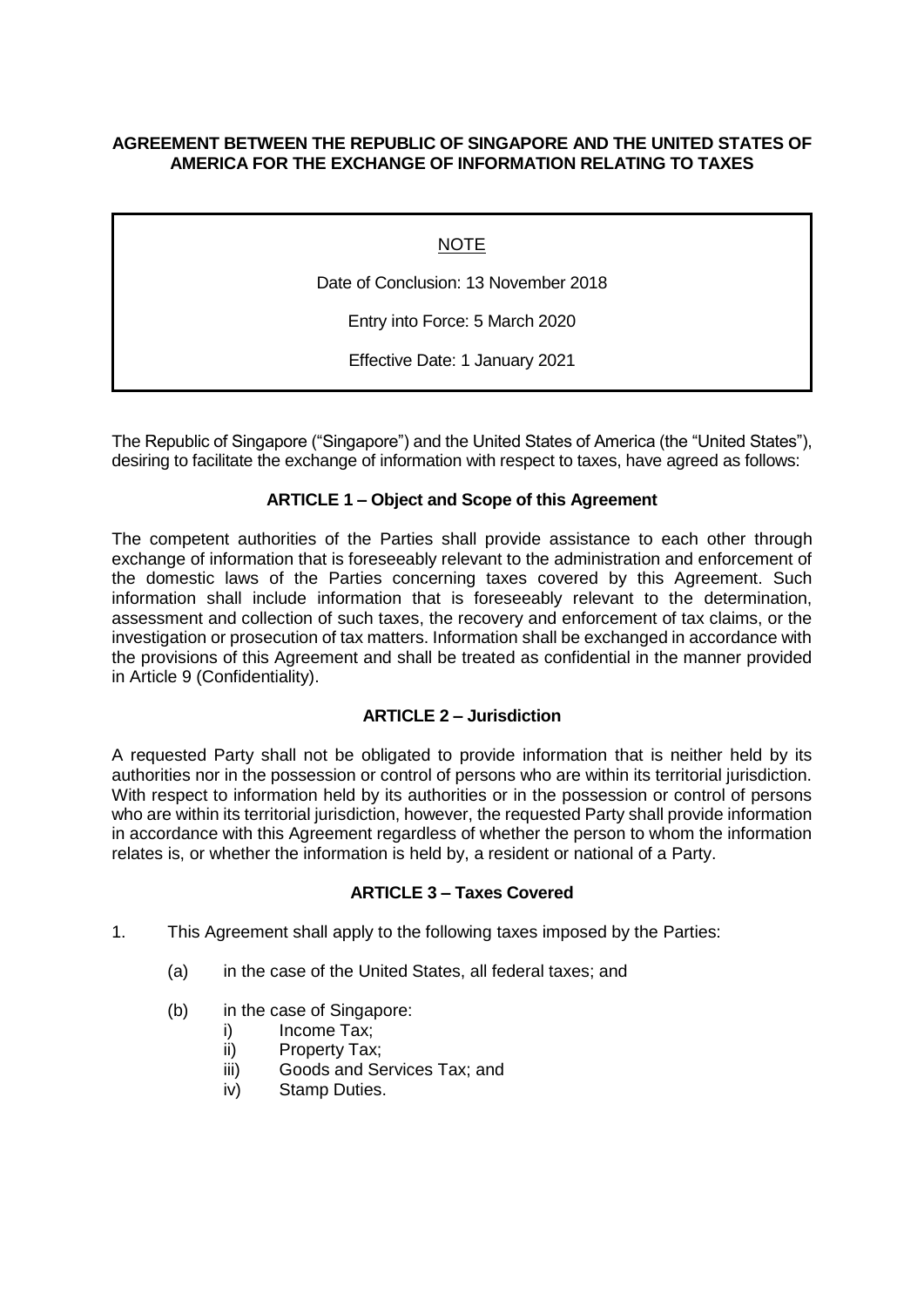2. This Agreement also shall apply to any identical or substantially similar taxes that are imposed after the date of signature of this Agreement in addition to, or in place of, the existing taxes. The competent authorities of the Parties shall notify each other of any significant changes that have been made in their taxation laws or other laws that relate to the application of this Agreement.

## **ARTICLE 4 – Definitions**

- 1. For the purposes of this Agreement, unless otherwise defined:
	- a) the term "Party" means the United States or Singapore as the context requires;
	- b) the term "competent authority" means
		- i) in the case of the United States, the Secretary of the Treasury or his delegate, and
		- ii) in the case of Singapore, the Minister for Finance or his delegate;
	- c) the term "person" includes an individual, a company and any other body of persons;
	- d) the term "company" means any body corporate or any entity that is treated as a body corporate for tax purposes;
	- e) the term "national" of a Party means any individual possessing the nationality or citizenship of that Party, and any legal person, partnership or association deriving its status as such from the laws in force in that Party;
	- f) the term "publicly traded company" means any company whose principal class of shares is listed on a recognized stock exchange if the purchase or sale of its listed shares is not implicitly or explicitly restricted to a limited group of investors;
	- g) the term "principal class of shares" means the class or classes of shares representing a majority of the voting power and value of the company;
	- h) the term "recognized stock exchange" means any stock exchange agreed upon by the competent authorities of the Parties;
	- i) the term "public collective investment fund or scheme" means any pooled investment vehicle, irrespective of legal form, if the purchase, sale or redemption of the units, shares or other interests in the investment vehicle is not implicitly or explicitly restricted to a limited group of investors;
	- j) the term "tax" means any tax to which this Agreement applies and does not include customs duties;
	- k) the term "applicant Party" means the Party requesting information;
	- l) the term "requested Party" means the Party requested to provide information;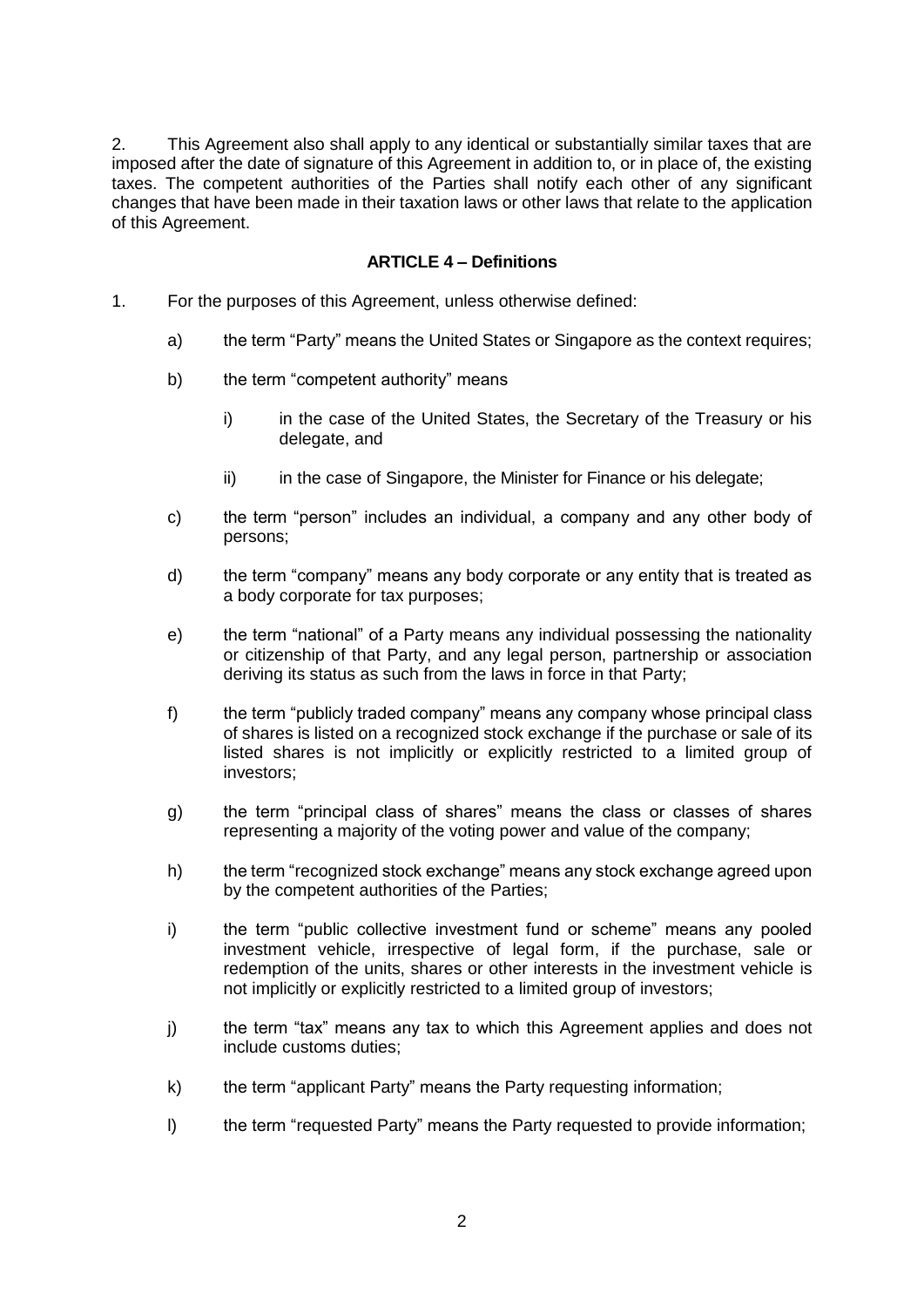- m) the term "information gathering measures" means laws and administrative or judicial procedures that enable a Party to obtain and provide the requested information; and
- n) the term "information" means any fact, statement or record in any form whatever.

2. For purposes of determining the geographic area within which jurisdiction to compel production of information may be exercised:

- a) the term "United States" means the territory of the United States of America, including American Samoa, Guam, the Northern Mariana Islands, Puerto Rico, the U.S. Virgin Islands and any other U.S. possession or territory; and
- b) the term "Singapore" means the Republic of Singapore and, when used in a geographical sense, includes its land territory, internal waters and territorial sea, as well as any maritime area situated beyond the territorial sea which has been or might in the future be designated under its national law, in accordance with international law, as an area within which Singapore may exercise sovereign rights or jurisdiction with regard to the sea, the sea-bed, the subsoil and the natural resources.

3. As regards the application of this Agreement at any time by a Party, any term not defined therein shall, unless the context otherwise requires or the competent authorities of the Parties agree to a common meaning pursuant to the provisions of Article 11 (Mutual Agreement Procedure), have the meaning that it has at that time under the law of that Party, any meaning under the applicable tax laws of that Party prevailing over a meaning given to the term under other laws of that Party.

# **ARTICLE 5 – Exchange of Information Upon Request**

1. The competent authority of the requested Party shall provide information for the purposes referred to in Article 1 (Object and Scope of this Agreement) upon request by the competent authority of the applicant Party. Such information shall be exchanged without regard to whether the requested Party needs such information for its own tax purposes or whether the conduct being investigated would constitute a crime under the laws of the requested Party if such conduct occurred in the requested Party.

2. If the information in the possession of the competent authority of the requested Party is not sufficient to enable it to comply with the request for information, the requested Party shall use all relevant information gathering measures to provide the applicant Party with the information requested, notwithstanding that the requested Party may not need such information for its own tax purposes. Privileges under the laws and practices of the applicant Party shall not apply in the execution of a request by the requested Party and the resolution of such matters shall be solely the responsibility of the applicant Party.

3. If specifically requested by the competent authority of the applicant Party, the competent authority of the requested Party shall, to the extent allowable under its domestic laws:

a) specify the time and place for the taking of testimony or the production of books, papers, records and other data;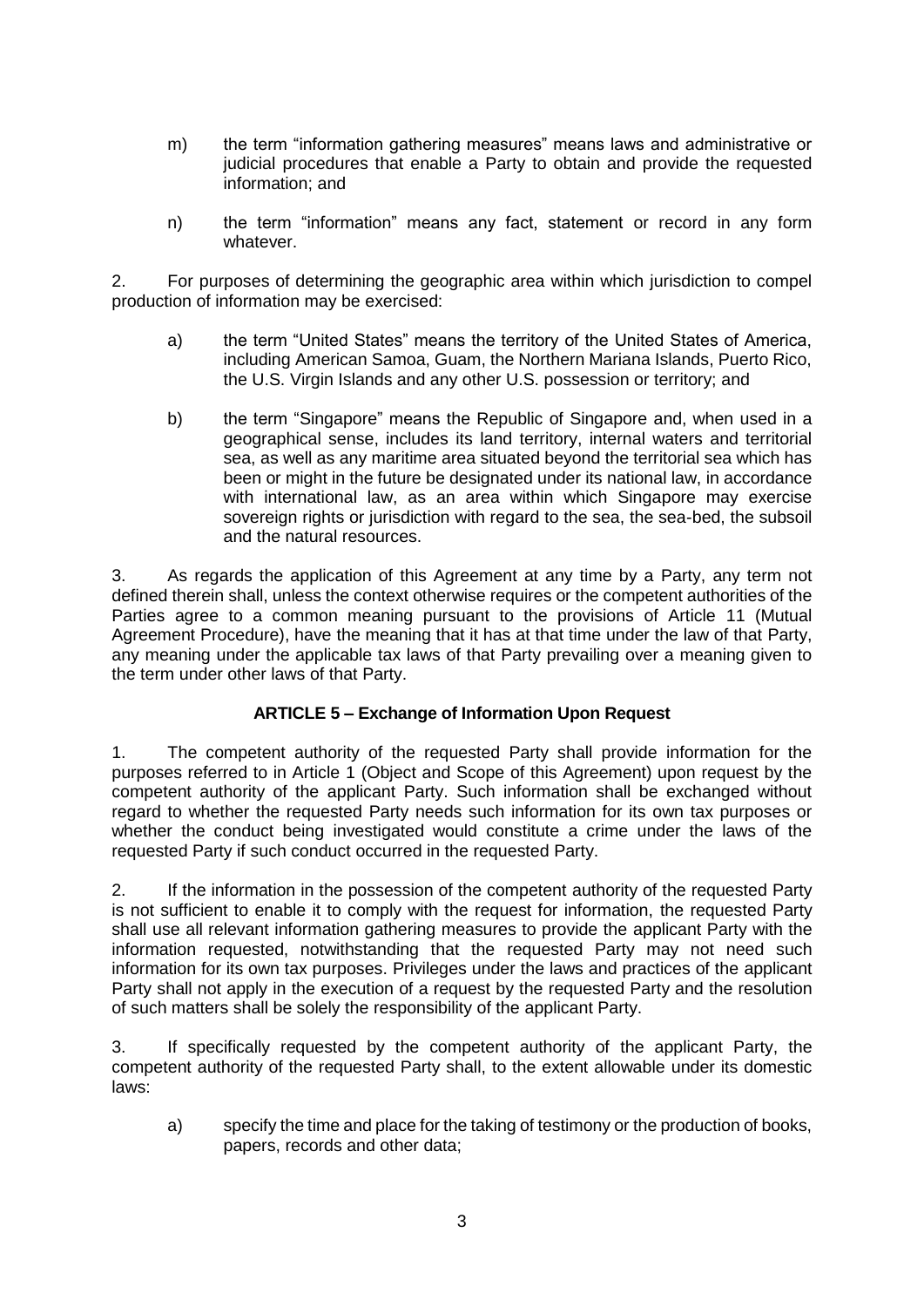- b) place the individual giving testimony or producing books, papers, records or other data under oath;
- c) permit the presence of individuals designated by the competent authority of the applicant Party as being involved in or affected by execution of the request, including an accused, counsel for the accused, individuals charged with the administration or enforcement of the domestic laws of the applicant Party covered by this Agreement or a commissioner or magistrate for the purpose of rendering evidentiary rulings or determining issues of privilege under the laws of the applicant Party;
- d) provide individuals permitted to be present with an opportunity to question, directly or through the executing authority, the individual giving testimony or producing books, papers, records and other data;
- e) secure original and unedited books, papers, records and other data;
- f) secure or produce true and correct copies of original and unedited books, papers, records and other data;
- g) determine the authenticity of books, papers, records and other data produced, and provide authenticated copies of original books, papers, records and other data;
- h) examine the individual producing books, papers, records and other data regarding the purpose for which and the manner in which the item produced is or was maintained;
- i) permit the competent authority of the applicant Party to provide written questions to which the individual producing books, papers, records and other data is to respond regarding the items produced;
- j) perform any other act not in violation of the laws or at variance with the administrative practice of the requested Party; and
- k) certify either that procedures requested by the competent authority of the applicant Party were followed or that the procedures requested could not be followed, with an explanation of the deviation and the reason therefor.

4. Each Party shall ensure that its competent authority for the purposes specified in Article 1 (Object and Scope of this Agreement) of this Agreement, has the authority to obtain and provide upon request:

- a) information held by banks, other financial institutions, and any person acting in an agency or fiduciary capacity including nominees and trustees; and
- b) information regarding the ownership of companies, partnerships, trusts, foundations, "Anstalten" and other persons, including, within the constraints of Article 2 (Jurisdiction), ownership information on all such persons in an ownership chain; in the case of trusts, information on settlors, trustees and beneficiaries; and in the case of foundations, information on founders, members of the foundation council and beneficiaries.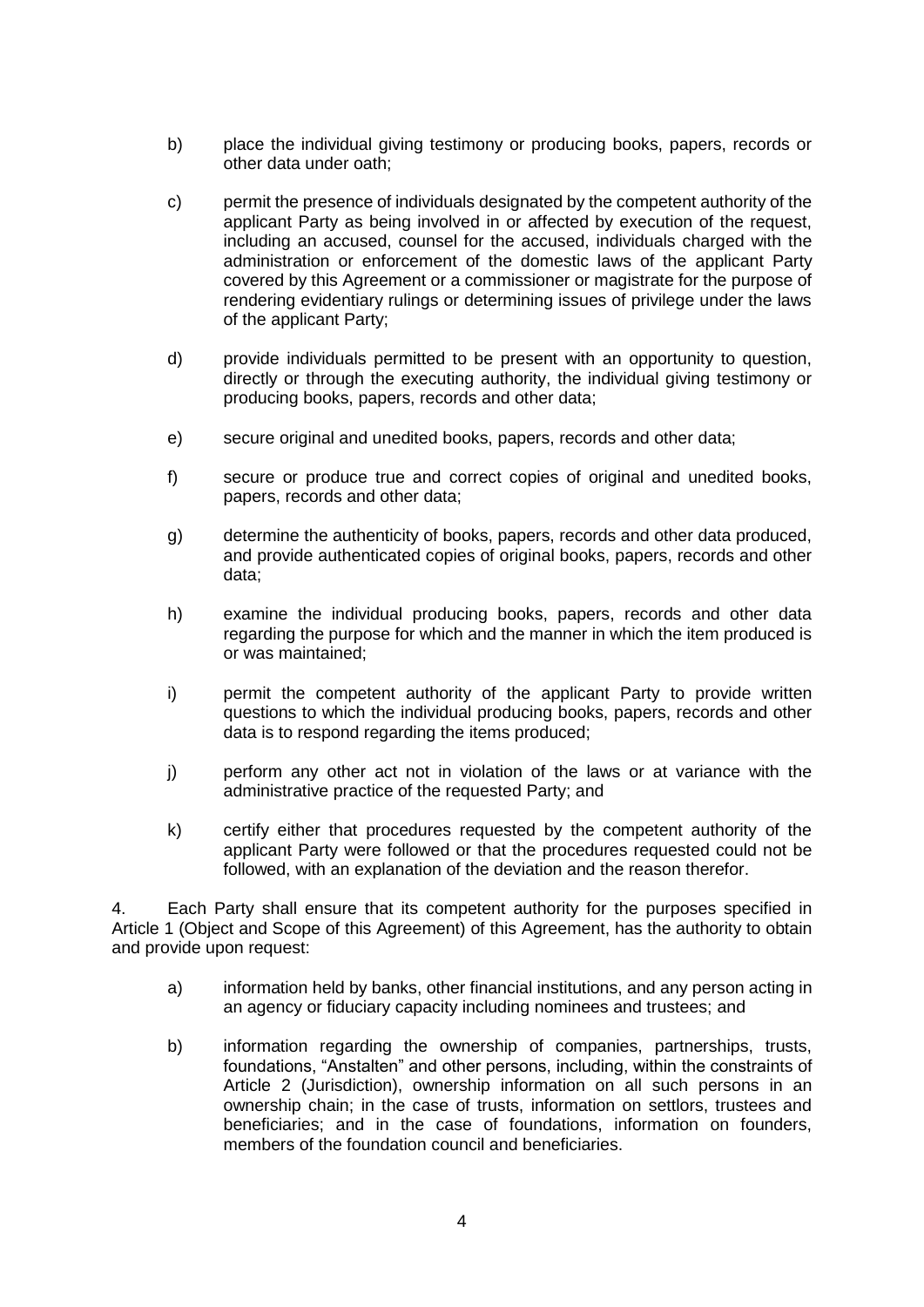Notwithstanding subparagraph 4(b), this Agreement does not create an obligation on the Parties to obtain or provide ownership information with respect to publicly traded companies or public collective investment funds or schemes unless such information can be obtained without giving rise to disproportionate difficulties to the requested Party.

5. The competent authority of the applicant Party shall provide the following information to the competent authority of the requested Party when making a request for information under this Agreement, with the greatest degree of specificity possible:

- a) the identity of the person or ascertainable group or category of persons under examination or investigation;
- b) a statement of the information sought, including its nature and the form in which the applicant Party wishes to receive the information from the requested Party;
- c) the period of time with respect to which the information is requested;
- d) the matter under the applicant Party's tax law with respect to which the information is sought;
- e) grounds for believing that the information requested is foreseeably relevant to tax administration or enforcement of the applicant Party with respect to the person or group or category of persons identified in subparagraph 5(a);
- f) grounds for believing that the information requested is held in the requested Party or is in the possession or control of a person within the jurisdiction of the requested Party;
- g) to the extent known, the name and address of any person believed to be in possession or control of the requested information;
- h) a statement that the request is in conformity with the law and administrative practices of the applicant Party, that if the requested information was within the jurisdiction of the applicant Party then the competent authority of the applicant Party would be able to obtain the information under the laws of the applicant Party or in the normal course of administrative practice and that it is in conformity with this Agreement; and
- i) a statement that the applicant Party has pursued all means available in its own territory to obtain the information, except those that would give rise to disproportionate difficulties.

6. The provisions of the preceding paragraphs shall not be construed so as to impose on a Party the obligation to supply information requested by the applicant Party to administer or enforce a provision of the tax law of the applicant Party, or any requirement connected therewith, which discriminates against a national of the requested Party. A provision of tax law or connected requirement will be considered to be discriminatory against a national of the requested Party if it is more burdensome with respect to a national of the requested Party than with respect to a national of the applicant Party in the same circumstances. For purposes of the preceding sentence, a national of the applicant Party who is subject to tax on worldwide income is not in the same circumstances as a national of the requested Party who is not subject to tax on worldwide income. The provisions of this paragraph shall not be construed so as to prevent the exchange of information with respect to the taxes imposed by the Parties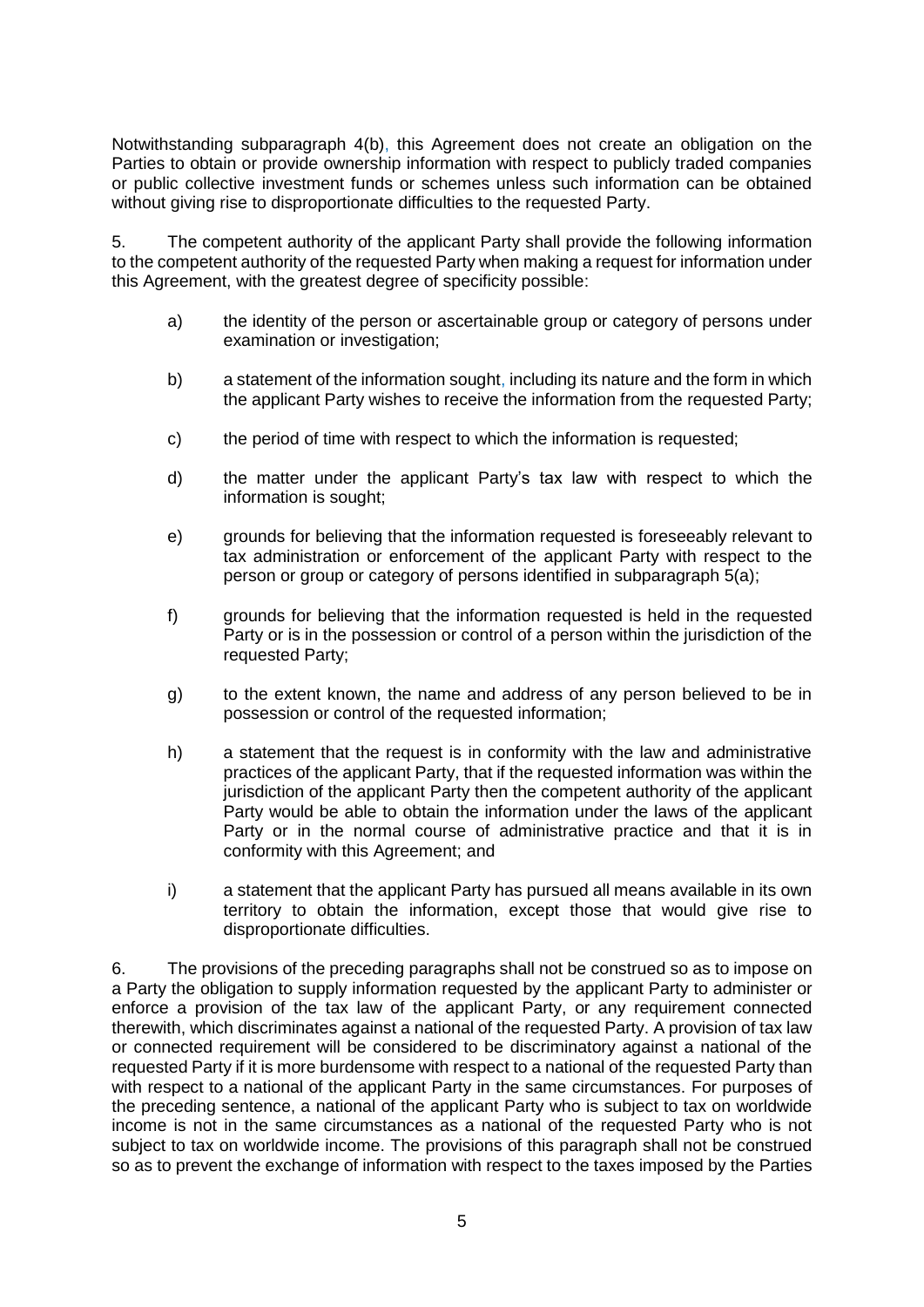on branch profits or on the premium income of nonresident insurers or foreign insurance companies.

# **ARTICLE 6 – Automatic Exchange of Information**

The competent authorities of the Parties may automatically transmit information to each other for the purposes referred to in Article 1 (Object and Scope of this Agreement). The competent authorities of the Parties shall determine the items of information to be exchanged pursuant to this Article and the procedures to be used to exchange such items of information.

# **ARTICLE 7 – Spontaneous Exchange of Information**

The competent authority of a Party may spontaneously transmit to the competent authority of the other Party information that has come to the attention of the first-mentioned competent authority and that the first-mentioned competent authority supposes to be foreseeably relevant to the accomplishment of the purposes referred to in Article 1 (Object and Scope of this Agreement). The competent authorities of the Parties shall determine the procedures to be used to exchange such information.

# **ARTICLE 8 – Possibility of Declining a Request**

1. The requested Party shall not be required to obtain or provide information that the applicant Party would not be able to obtain under its own laws for purposes of the administration or enforcement of its own tax laws. The competent authority of the requested Party may decline to assist where the request is not made in conformity with this Agreement. The competent authority of the requested Party may decline to assist where the applicant Party has not pursued all means available in its own territory to obtain the information, except those that would give rise to disproportionate difficulties.

2. The provisions of this Agreement shall not impose on a Party the obligation to supply information which would disclose any trade, business, industrial, commercial or professional secret or trade process. Notwithstanding the foregoing, information of the type referred to in Article 5 (Exchange of Information Upon Request), paragraph 4 shall not be treated as such a secret or trade process merely because it meets the criteria in that paragraph.

3. The provisions of this Agreement shall not impose on a Party the obligation to obtain or provide information that would reveal confidential communications between a client and an attorney, solicitor or other admitted legal representative where such communications are:

- a) produced for the purposes of seeking or providing legal advice; or
- b) produced for the purposes of use in existing or contemplated legal proceedings.

4. The requested Party may decline a request for information if the disclosure of the information would be contrary to public policy (ordre public).

5. A request for information shall not be refused on the ground that the tax claim giving rise to the request is disputed.

6. A request for information shall not be refused on the ground that the period of limitations in the requested Party has expired. Instead, the statute of limitations of the applicant Party pertaining to the taxes to which this Agreement applies shall govern a request for information.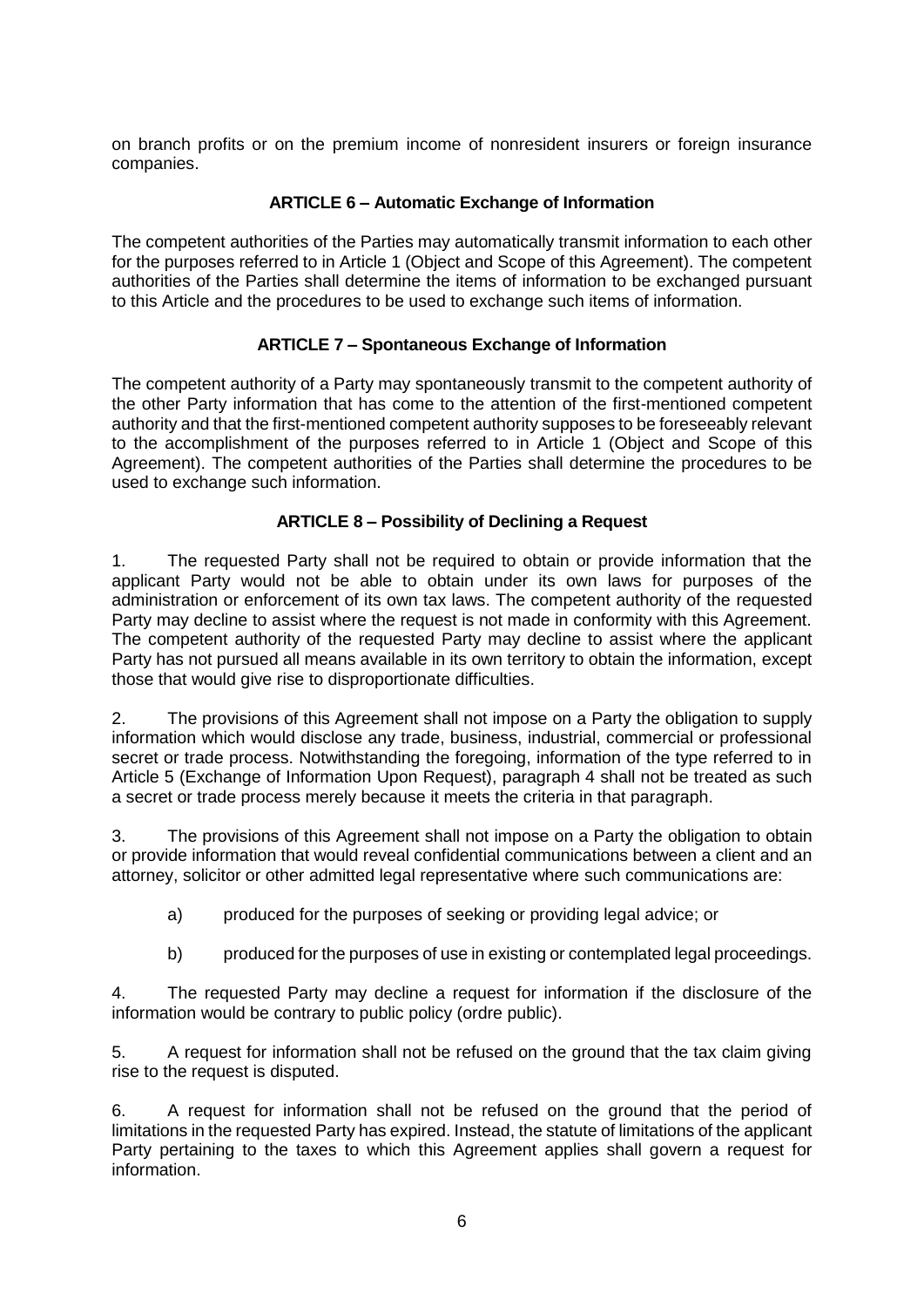## **ARTICLE 9 – Confidentiality**

Any information received by a Party under this Agreement shall be treated as confidential and may be disclosed only to persons or authorities (including courts and administrative bodies) in the jurisdiction of the Party concerned with the assessment or collection of, the enforcement or prosecution in respect of, or the determination of appeals in relation to, the taxes covered by this Agreement, or the oversight of such functions. Such persons or authorities shall use such information only for such purposes. They may disclose the information in public court proceedings or in judicial decisions. The information may not be disclosed to any other person, entity, authority or jurisdiction. Notwithstanding the foregoing:

- a) where the competent authority of the Party that provided the information provides, on a case-by-case basis, prior written consent, the information may be disclosed for:
	- i) counter-terrorism purposes, when information received by a Party under this Agreement may be disclosed for such purposes under the laws of both Parties; or
	- ii) purposes permitted under the provisions of an international agreement governing legal assistance in criminal matters that is in force between the Parties that allows for the exchange of tax information; and
- b) the competent authority of a Party may disclose information received under this Agreement not relating to a particular person where the competent authority of the Party that provided the information provides prior consent.

# **ARTICLE 10 – Costs**

Unless the competent authorities of the Parties otherwise agree, ordinary costs incurred in providing assistance shall be borne by the requested Party and extraordinary costs incurred in providing assistance shall be borne by the applicant Party.

### **ARTICLE 11 – Mutual Agreement Procedure**

1. Where difficulties or doubts arise between the Parties regarding the implementation or interpretation of this Agreement, the competent authorities of the Parties shall endeavor to resolve the matter by mutual agreement.

2. The competent authorities of the Parties may adopt and implement procedures to facilitate the implementation of this Agreement.

3. The competent authorities of the Parties may communicate with each other directly for purposes of reaching agreement under this Article.

### **ARTICLE 12 – Mutual Assistance Procedure**

The competent authorities of the Parties may agree to exchange technical know-how, develop new audit techniques, identify new areas of non-compliance and jointly study non-compliance areas.